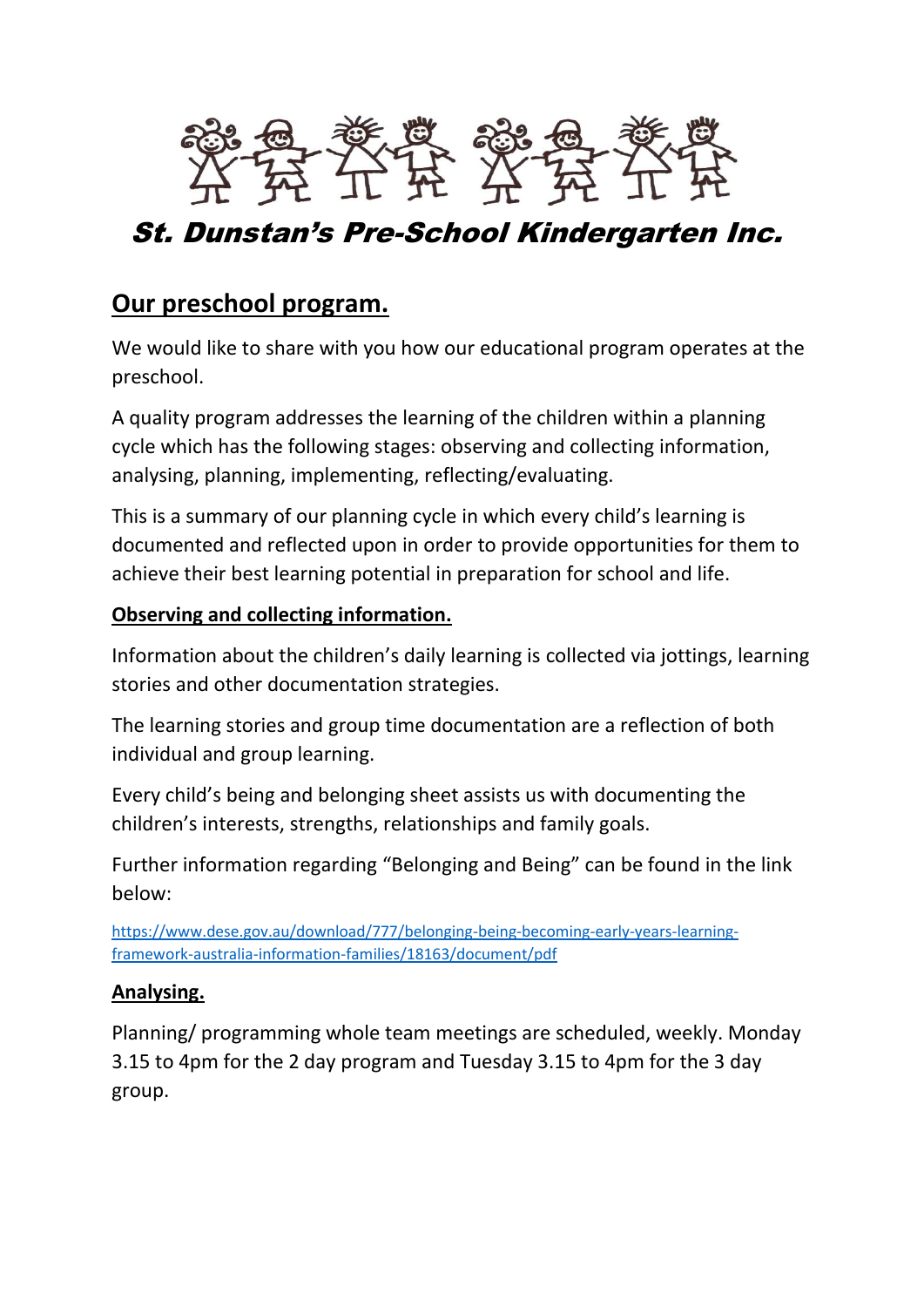The analysis of learning at the team programming meetings is linked to the Early Years Learning Framework (EYLF), theory and our preschool philosophy. The learning stories reflect the "what', "why" and "how" children are learning.

Further information on our EYLF underlying framework can be found using the link below.

[https://www.acecqa.gov.au/sites/default/files/2018-](https://www.acecqa.gov.au/sites/default/files/2018-02/belonging_being_and_becoming_the_early_years_learning_framework_for_australia.pdf) [02/belonging\\_being\\_and\\_becoming\\_the\\_early\\_years\\_learning\\_framework\\_for\\_australia.pdf](https://www.acecqa.gov.au/sites/default/files/2018-02/belonging_being_and_becoming_the_early_years_learning_framework_for_australia.pdf)

### **Planning.**

All staff members have allocated planning and reflection time during the week.

The group planning is guided by the children's interests, strengths and abilities. This is documented in the children's individual goal sheet and the group tracking sheet, ensuring that all children are included.

### **Implementation.**

How we implement our program is guided by our preschool philosophy with the children having opportunities for "voice, choice and time to explore"

Our program provision format (located near the kitchen bench) indicates all our planned experiences and whether the experience and learning is child initiated (CI), teacher Initiated (TI) and teacher extended (TEX).

### **Reflection/ Evaluation**

The children have access to their own Preschool Journey Learning folders with opportunities to revisit experiences and to share with their peers.

Evidence of group learning is visible on the white learning board near the upstairs exit. This includes stories and work samples to support the learning of the children each term.

Each staff member has allocated reflection time during the week so their feedback can be included in the planned programming meetings providing clear intentional teaching ideas.

A Wednesday morning Additional Need meeting is timetabled for all staff, to discuss individual learning goals and guidance strategies for each child.

A Wednesday morning Critical Reflection meeting is timetabled for all staff with topics which will inform us regarding practice changes. This meeting